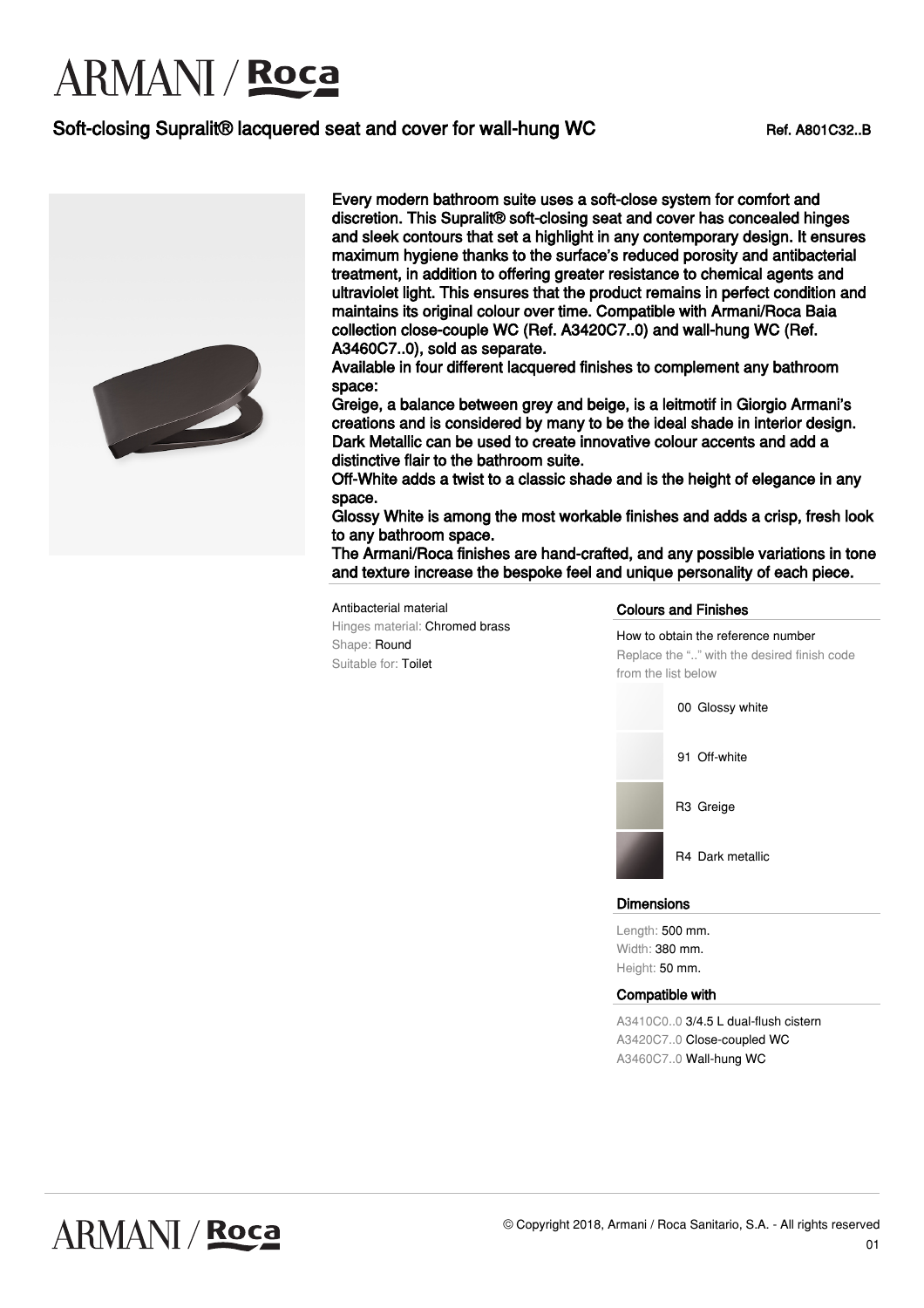## ARMANI / Roca

## Soft-closing Supralit® lacquered seat and cover for wall-hung WC Ref. A801C32..B

### Technical drawings